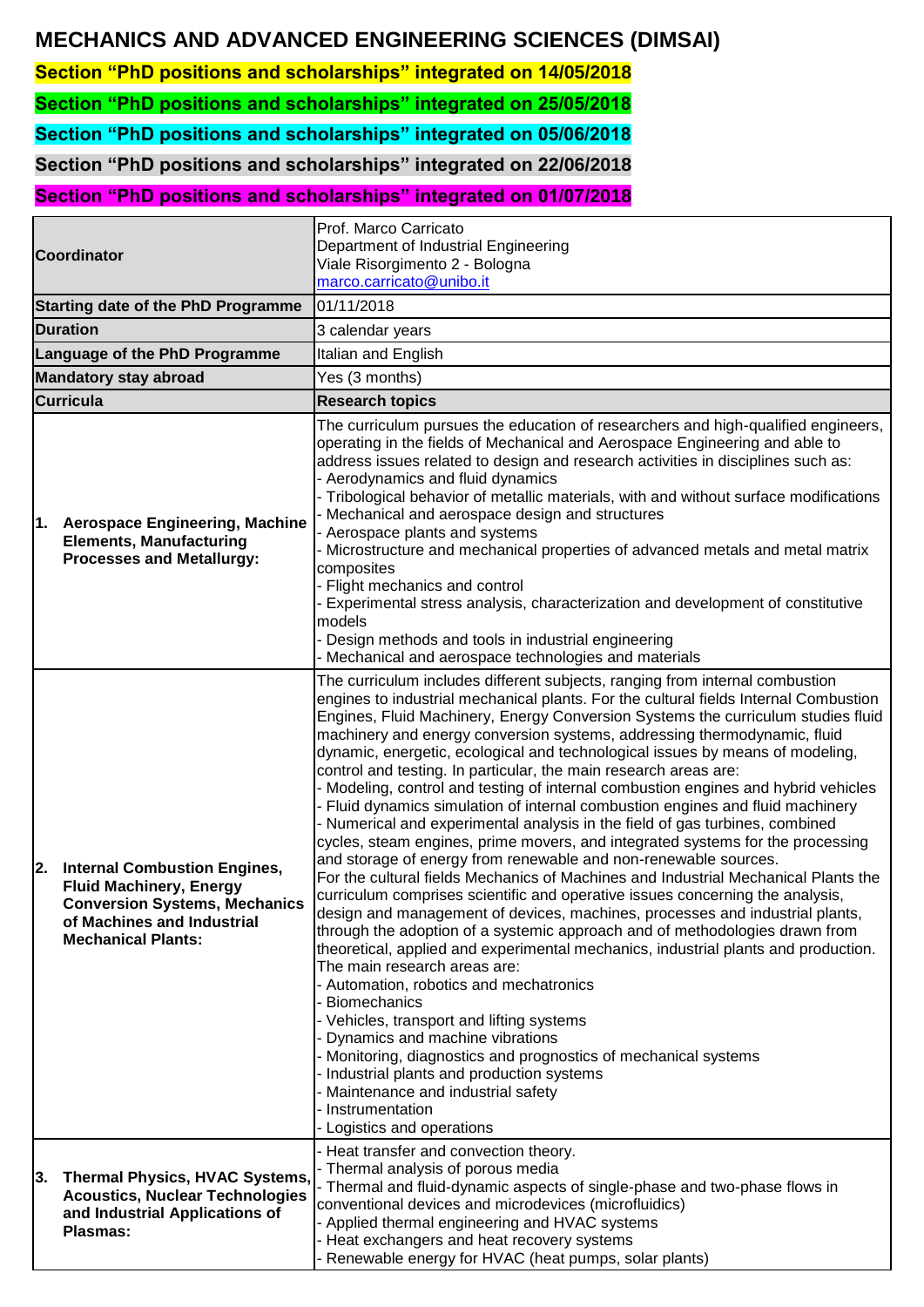|                                                                                                                                                                                                                                                                                                                                                                                                                                                                                                                                                                                                  | Environmental acoustics, building acoustics, architectural acoustics, sound<br>absorbing materials and systems, noise control techniques, digital processing of<br>acoustic signals and lightning<br>Energy efficient buildings<br>Design of nuclear plants<br>Radioprotection<br>Risk analysis and safety<br>Modelling of neutron, charged particle and photon transport<br>Applications of nuclear technologies to medicine, industry and cultural Heritage<br>Direct Numerical Simulation (DNS) of two-phase flow<br>Development and validation of advanced computing platforms<br>Thermo-hydraulics of advanced nuclear reactors<br>Reliability and risk analysis at the system level<br>Calculation of thermodynamic and transport properties of plasmas<br>Physical modelling and design oriented simulation of plasma assisted processes<br>Diagnostics of plasma sources and processes<br>Biomedical applications of cold atmospheric plasmas and plasma medicine                                                                                                                                                                                                                                                                                                                                                                                                                                                                                                                                                                                                                                                                                                                                                                                                                          |
|--------------------------------------------------------------------------------------------------------------------------------------------------------------------------------------------------------------------------------------------------------------------------------------------------------------------------------------------------------------------------------------------------------------------------------------------------------------------------------------------------------------------------------------------------------------------------------------------------|----------------------------------------------------------------------------------------------------------------------------------------------------------------------------------------------------------------------------------------------------------------------------------------------------------------------------------------------------------------------------------------------------------------------------------------------------------------------------------------------------------------------------------------------------------------------------------------------------------------------------------------------------------------------------------------------------------------------------------------------------------------------------------------------------------------------------------------------------------------------------------------------------------------------------------------------------------------------------------------------------------------------------------------------------------------------------------------------------------------------------------------------------------------------------------------------------------------------------------------------------------------------------------------------------------------------------------------------------------------------------------------------------------------------------------------------------------------------------------------------------------------------------------------------------------------------------------------------------------------------------------------------------------------------------------------------------------------------------------------------------------------------------------------------------|
| PhD positions and scholarships                                                                                                                                                                                                                                                                                                                                                                                                                                                                                                                                                                   |                                                                                                                                                                                                                                                                                                                                                                                                                                                                                                                                                                                                                                                                                                                                                                                                                                                                                                                                                                                                                                                                                                                                                                                                                                                                                                                                                                                                                                                                                                                                                                                                                                                                                                                                                                                                    |
| Total number of the available PhD<br>positions<br>Please, note that for each Curricula a<br>specific sub-ranking list will be drawn<br>up.<br>Positions with scholarship will be<br>awarded on the basis of the Curriculum<br>selected by applicants during the<br>application stage and as indicated in the 20<br>cover page of the research project<br>proposal.<br>Should available positions remain<br>vacant, eligible applicants from the<br>general ranking list may be contacted.<br>The remaining available positions shall<br>be awarded from the top of the ranking<br>list downward. |                                                                                                                                                                                                                                                                                                                                                                                                                                                                                                                                                                                                                                                                                                                                                                                                                                                                                                                                                                                                                                                                                                                                                                                                                                                                                                                                                                                                                                                                                                                                                                                                                                                                                                                                                                                                    |
| <b>Positions with scholarship</b><br>funded by the University of<br><b>Bologna budget</b>                                                                                                                                                                                                                                                                                                                                                                                                                                                                                                        | - 3 totally funded by the University of Bologna general budget, reserved to<br>Curriculum 1;<br>- 3 totally funded by the University of Bologna general budget, reserved to<br>Curriculum 2;<br>- 1 funded through the "5 per mille fundraising campaign 2015", reserved to<br>Curriculum 3;<br>- 1 funded by the University of Bologna general budget and co-financed by the<br>Department of Industrial Engineering, reserved to Curriculum 3;<br>- 1 funded by the Department of Industrial Engineering, reserved to Curriculum 3.                                                                                                                                                                                                                                                                                                                                                                                                                                                                                                                                                                                                                                                                                                                                                                                                                                                                                                                                                                                                                                                                                                                                                                                                                                                              |
| <b>Positions with scholarship</b><br>linked to specific topics (art. 9<br>of the Call for applications)<br>During the oral examination,<br>applicants will have the<br>possibility to show their interest<br>for one or more scholarships<br>linked to specific topics.<br>Taking into account the<br>preferences expressed by the<br>applicants and with due<br>consideration of the applicants'<br>skills and expertise, the<br>Admission Board will establish if<br>the applicants can be<br>considered eligible for the<br>allocation of the scholarships<br>linked to specific topics       | 1 - financed by ENEA (Agenzia Nazionale per le Nuove Tecnologie, l'Energia e lo<br>Sviluppo Economico Sostenibile), reserved to Curriculum 3 and focused on the<br>research topic "Development and implementation of models for the study of severe<br>accidents at nuclear plants using "best-estimate" type codes"<br>1 - financed by the Department of Industrial Engineering, reserved to Curriculum 1<br>and focused on the research topic "Radio Science experiments with the<br><b>BepiColombo mission"</b><br>1 - financed by Regione Emilia-Romagna within the program "Alte Competenze per<br>la ricerca, il trasferimento tecnologico e l'imprenditorialità" – Title of the research<br>project: "Mechatronic solutions to innovate flexible and collaborative automation:<br>robotized automatic machines"<br>1 - financed by the National Research Council of Italy - CNR - STIIMA (Sistemi e<br>Tecnologie Industriali intelligenti per il Manifatturiero Avanzato), reserved to<br>Curriculum 2 and focused on the research topic "Electro-adhesive grippers,<br>electrostatic actuators with variable capacitance, deformation/position and<br>pressure/force sensors with variable capacitance or based on piezo-resistivity".<br>1 - financed by the Department of Industrial Engineering through funds from the EU<br>H2020 Project EU H2020 FETOPEN - "MAGNIFY", reserved to Curriculum 1 and<br>focused on the research topic "Study of an electrospun multi-scale hierarchical<br>structure for the contruction of artificial muscles"<br>1 - financed by the Department of Industrial Engineering, reserved to Curriculum 1<br>and focused on the research topic "Study of metal-composite hybrid junctions with<br>high mechanical performances and self-sensing capacity" |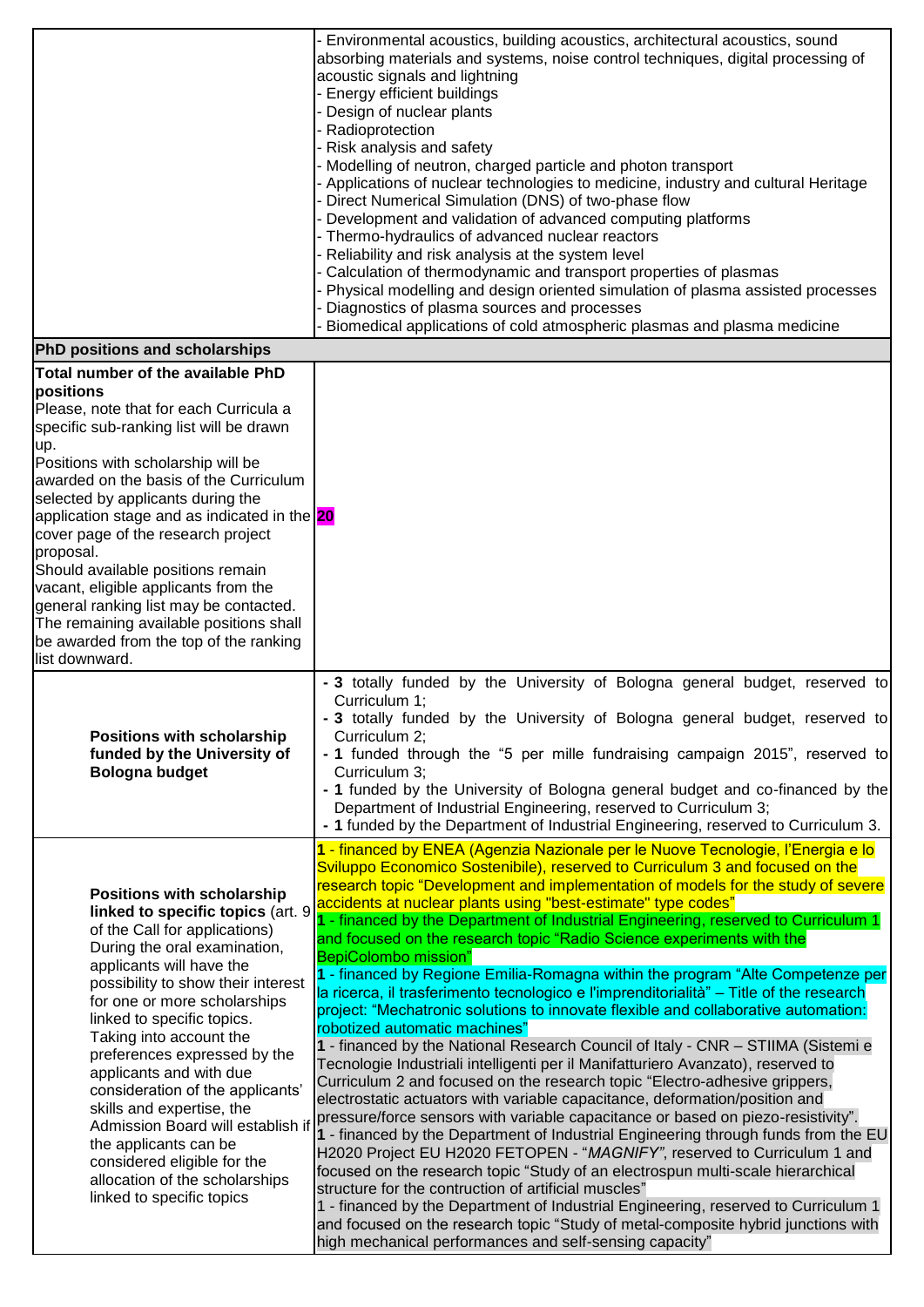| Position covered by research<br>grants<br>During the oral examination,<br>applicants will have the<br>possibility to show their interest<br>for one or more scholarships<br>linked to specific topics.<br>Taking into account the<br>preferences expressed by the<br>applicants and with due<br>consideration of the applicants'<br>skills and expertise, the<br>Admission Board will establish if<br>the applicants can be<br>considered eligible for the<br>allocation of these positions                                                                                                                                                                                                                                                                                                                                                         |                                                                                                                 | 1 – Financed by research grants issued by the Department of Industrial<br>Engineering through funds from the EU H2020 Project MyLeg, (Principal<br>investigator Prof. Andrea Zucchelli), reserved to Curriculum 1.<br>Research grant shall have a duration of 36 months and shall amount to $\epsilon$<br>22.797,59 per year (gross amount including the taxes incurred by the receiver).<br>Research grants shall be focused on the following topics: "Study of elastic<br>elements in composite materials for "My Leg" transfemoral prostheses" |  |  |  |  |  |
|-----------------------------------------------------------------------------------------------------------------------------------------------------------------------------------------------------------------------------------------------------------------------------------------------------------------------------------------------------------------------------------------------------------------------------------------------------------------------------------------------------------------------------------------------------------------------------------------------------------------------------------------------------------------------------------------------------------------------------------------------------------------------------------------------------------------------------------------------------|-----------------------------------------------------------------------------------------------------------------|---------------------------------------------------------------------------------------------------------------------------------------------------------------------------------------------------------------------------------------------------------------------------------------------------------------------------------------------------------------------------------------------------------------------------------------------------------------------------------------------------------------------------------------------------|--|--|--|--|--|
| <b>Reserved positions (pursuant</b><br>to art. 2, para 2, lett. e) of the<br>M.D. n. 45/2013)<br>Positions without scholarship                                                                                                                                                                                                                                                                                                                                                                                                                                                                                                                                                                                                                                                                                                                      | 1 – reserved to the employees of ENEA                                                                           |                                                                                                                                                                                                                                                                                                                                                                                                                                                                                                                                                   |  |  |  |  |  |
| (please, refer to art. 7 of the call 3<br>for applications)                                                                                                                                                                                                                                                                                                                                                                                                                                                                                                                                                                                                                                                                                                                                                                                         |                                                                                                                 |                                                                                                                                                                                                                                                                                                                                                                                                                                                                                                                                                   |  |  |  |  |  |
| <b>Admission requirements</b>                                                                                                                                                                                                                                                                                                                                                                                                                                                                                                                                                                                                                                                                                                                                                                                                                       |                                                                                                                 |                                                                                                                                                                                                                                                                                                                                                                                                                                                                                                                                                   |  |  |  |  |  |
| Please, see art. 2 of the Call for applications                                                                                                                                                                                                                                                                                                                                                                                                                                                                                                                                                                                                                                                                                                                                                                                                     |                                                                                                                 |                                                                                                                                                                                                                                                                                                                                                                                                                                                                                                                                                   |  |  |  |  |  |
| Mandatory documents to be attached to the application                                                                                                                                                                                                                                                                                                                                                                                                                                                                                                                                                                                                                                                                                                                                                                                               |                                                                                                                 |                                                                                                                                                                                                                                                                                                                                                                                                                                                                                                                                                   |  |  |  |  |  |
| Please, see art. 3 of the Call for applications                                                                                                                                                                                                                                                                                                                                                                                                                                                                                                                                                                                                                                                                                                                                                                                                     |                                                                                                                 |                                                                                                                                                                                                                                                                                                                                                                                                                                                                                                                                                   |  |  |  |  |  |
| Further qualifications that may be attached to the application, if in possession of the applicant (only qualifications<br>attested by documents drawn up in Italian, English, French, German and Spanish shall be considered as valid and assessed<br>by the Admission Board)                                                                                                                                                                                                                                                                                                                                                                                                                                                                                                                                                                       |                                                                                                                 |                                                                                                                                                                                                                                                                                                                                                                                                                                                                                                                                                   |  |  |  |  |  |
| Abstract of the second cycle master's degree thesis. Undergraduate applicants may submit the draft of the thesis<br>approved by their supervisor (please, note that abstracts cannot exceed 5.000 characters, including spaces and formula<br>possibly used. The above figure does not include: the title of thesis, the outline, and images such as graphs, diagrams,<br>tables etc. - where present)<br>Multi-annual research project, with special emphasis on the activities to be completed during the first-year course. The<br>$\overline{a}$<br>proposal must meet the following requirements:<br>It must indicate in the cover page the research topic of the PhD Programme covered by the research<br>$\circ$<br>project proposal and for which the applicant is applying.                                                                |                                                                                                                 |                                                                                                                                                                                                                                                                                                                                                                                                                                                                                                                                                   |  |  |  |  |  |
| It cannot exceed 20.000 characters, including spaces and formula possibly used. This figure does not include: the<br>$\circ$<br>title of project, the outline, references and images (such as graphs, diagrams, tables etc - where present);<br>It must include: the state of the art; description of the project; expected results; lead-time for implementation;<br>$\circ$<br>(proposed) criteria to be used to assess the findings obtained; references.<br>The research projects that successful applicants shall carry out during their doctoral career may possibly differ from<br>the project proposed at the application stage. This shall be defined together with the supervisor and approved by the<br>Academic Board.<br>List of the publications (monographs, articles published on scientific journals).<br>$\overline{\phantom{0}}$ |                                                                                                                 |                                                                                                                                                                                                                                                                                                                                                                                                                                                                                                                                                   |  |  |  |  |  |
| List of the minor publications (conference papers, volume's chapters, etc.).<br>$\overline{\phantom{a}}$<br>Research activity of any kind - whether basic, applied, translational, etc. - carried out in any capacity, including when<br>$\overline{\phantom{a}}$<br>covered by research grants, and as a staff member of research projects.<br>Foreign languages<br>$\overline{\phantom{a}}$<br>Study periods completed by students outside their countries of origin (e.g. Erasmus programme or other similar<br>$\overline{a}$<br>mobility programmes).                                                                                                                                                                                                                                                                                          |                                                                                                                 |                                                                                                                                                                                                                                                                                                                                                                                                                                                                                                                                                   |  |  |  |  |  |
|                                                                                                                                                                                                                                                                                                                                                                                                                                                                                                                                                                                                                                                                                                                                                                                                                                                     | Other qualifications attesting the suitability of the applicants (scholarships, prizes, etc).                   |                                                                                                                                                                                                                                                                                                                                                                                                                                                                                                                                                   |  |  |  |  |  |
| <b>Admission exams</b> (art. 4 of the call for applications)                                                                                                                                                                                                                                                                                                                                                                                                                                                                                                                                                                                                                                                                                                                                                                                        |                                                                                                                 |                                                                                                                                                                                                                                                                                                                                                                                                                                                                                                                                                   |  |  |  |  |  |
| <b>Examination type</b>                                                                                                                                                                                                                                                                                                                                                                                                                                                                                                                                                                                                                                                                                                                                                                                                                             | Schedule (please, note that applicants<br>shall not receive any communication<br>concerning the exams schedule) | <b>Examination results publication (please,</b><br>note that applicants shall not receive any<br>communication concerning the publication of<br>results)                                                                                                                                                                                                                                                                                                                                                                                          |  |  |  |  |  |
| <b>Qualifications and research</b><br>project evaluation                                                                                                                                                                                                                                                                                                                                                                                                                                                                                                                                                                                                                                                                                                                                                                                            | Non-presential.                                                                                                 | The results of the qualifications and research<br>project evaluation shall be available online<br>starting from the 20/06/2018 at the page<br>http://studenti.unibo.it (please, select:<br>(please, select "summary of the requests in<br>progress" - "see detail" and open the pdf file<br>'risultati valutazione titoli e progetto")                                                                                                                                                                                                            |  |  |  |  |  |